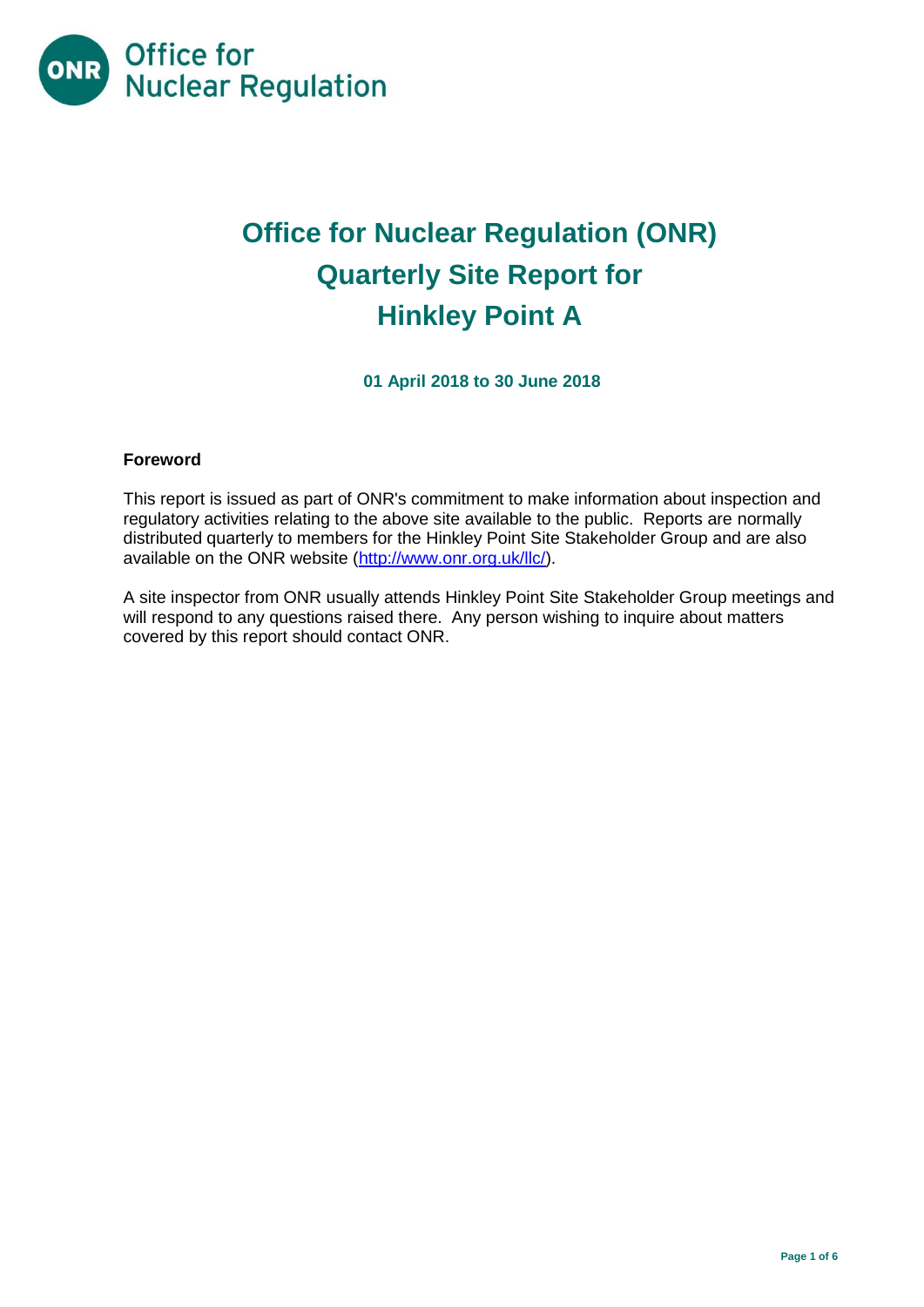## TABLE OF CONTENTS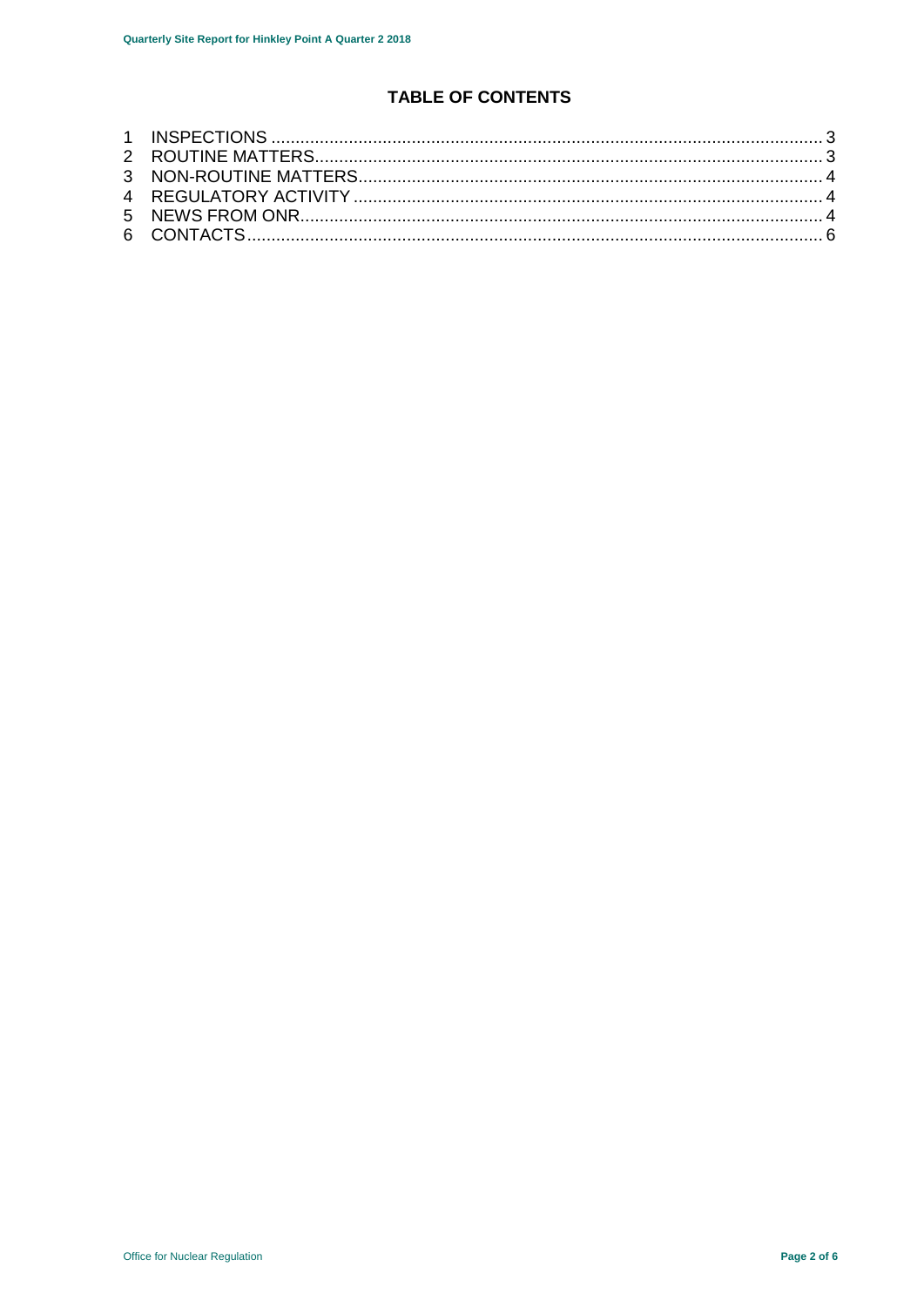### <span id="page-2-0"></span>**1 INSPECTIONS**

#### **1.1 Dates of inspection**

ONR's site inspector undertook inspections on the following dates during the quarter:

 $\blacksquare$  26-28 June 2018

## <span id="page-2-1"></span>**2 ROUTINE MATTERS**

#### **2.1 Inspections**

Inspections are undertaken as part of the process for monitoring compliance with:

- The conditions attached by ONR to the nuclear site licence granted under the Nuclear Installations Act 1965 (NIA65) (as amended);
- The Energy Act 2013:
- The Health and Safety at Work Act 1974 (HSWA74); and
- Regulations made under HSWA74, for example the Ionising Radiations Regulations 1999 (IRR99) and the Management of Health and Safety at Work Regulations 1999 (MHSWR99).

The inspections entail monitoring licensee's actions on the site in relation to incidents, operations, maintenance, projects, modifications, safety case changes and any other matters that may affect safety. The licensee is required to make and implement adequate arrangements under the conditions attached to the licence in order to ensure legal compliance. Inspections seek to judge both the adequacy of these arrangements and their implementation.

In this period, routine inspections of Hinkley Point A covered the following legal requirements:

- Licence Condition (LC) 4 *Restrictions on Nuclear Matter on Site*;
- LC 5 *Consignment of Nuclear Matter*;
- LC 7 *Incidents on the Site*;
- LC 18 *Radiological Protection*;
- LC 28 *Examination, Inspection, Maintenance and Testing*; and
- Ionising Radiations Regulations 2017.

In general, ONR judged the arrangements made and implemented by the site in response to safety requirements to be adequate in the areas inspected. Where necessary, ONR will take formal regulatory enforcement action to ensure that appropriate remedial measures are implemented to reasonably practicable timescales.

#### **2.2 Other work**

The site inspector met with the Site's Safety Representatives.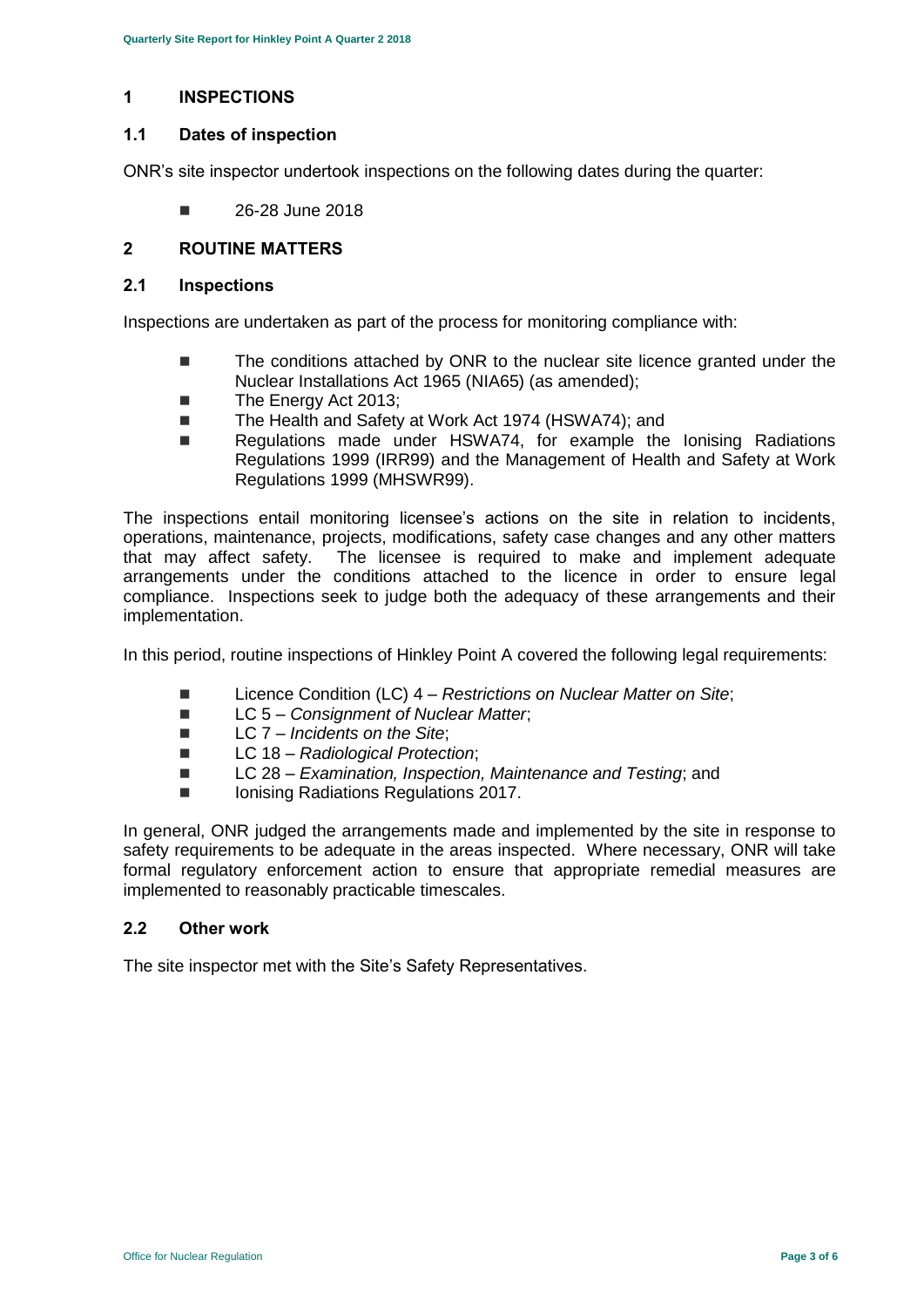## <span id="page-3-0"></span>**3 NON-ROUTINE MATTERS**

Licensees are required to have arrangements to respond to non-routine matters and events. ONR inspectors judge the adequacy of the licensee's response, including actions taken to implement any necessary improvements.

There were no matters of significance to report during this period.

## <span id="page-3-1"></span>**4 REGULATORY ACTIVITY**

ONR may issue formal documents to ensure compliance with regulatory requirements. Under nuclear site licence conditions, ONR issues regulatory documents, which either permit an activity or require some form of action to be taken; these are usually collectively termed 'Licence Instruments' (LIs), but can take other forms. In addition, inspectors may issue Enforcement Notices to secure improvements to safety.

Magnox Limited, the licensee for Hinkley Point A site, wrote to ONR requesting an Approval of amendments to its emergency arrangements, to implement operational shift transition at Hinkley Point A: a proposal to cease shift operations on site, which involves the complete withdrawal of shift personnel during silent hours with continuous on-site safety and security provided by an enhanced security guard presence. Overall, Magnox Limited judged that the proposal had low radiological consequences by virtue of the remaining low nuclear hazard on site. ONR carried out an assessment of the proposal that included inspections of the proposed arrangements. This culminated in ONR issuing a Licence Instrument in April 2018 granting Approval to the altered scope the emergency arrangements.

No enforcement notices were issued during this period.

## <span id="page-3-2"></span>**5 NEWS FROM ONR**

## **5.1 Stakeholder Engagement**

On 9 May we held our ONR annual Industry Conference, with the theme - 'Public Safety – everyone's responsibility.' Delegates from more than 45 different organisations attended, and we were delighted that Richard Harrington, Parliamentary under Secretary of State, Minister for Business and Industry, was able to join us to deliver a keynote speech. The conference provided us with an opportunity to engage directly with senior representatives from across industry and government on a number of topical and strategic issues affecting the sector.

As part of our continued stakeholder engagement work, we welcomed finance professionals from a number of nuclear site licensees and dutyholders to seminars in London and Birmingham in June. Led by our Finance Director, Sarah High, we hosted the seminars to provide the industry with a better understanding of our charging methodology, the principles we apply, and how the charging process works. To accompany the seminars we have also published a new booklet – [How we charge for Nuclear Regulation](http://www.onr.org.uk/documents/2018/how-we-charge-for-nuclear-regulation.pdf) – which is available on our [website.](http://www.onr.org.uk/documents/2018/how-we-charge-for-nuclear-regulation.pdf)

The next ONR/NGO engagement forum will take place on 11 October in London. This is a forum to discuss strategic, cross-cutting regulatory matters. Site specific matters are normally addressed via Site Stakeholder Groups. We are always keen to engage with a range of stakeholders and groups on nuclear safety and security issues, so if you do represent a nuclear-interest Non-Governmental Organisation, and are not already involved through our forum or via a Site Stakeholder Group, then please get in touch with the ONR Communications team for further details, via [contact@onr.gov.uk](mailto:contact@onr.gov.uk)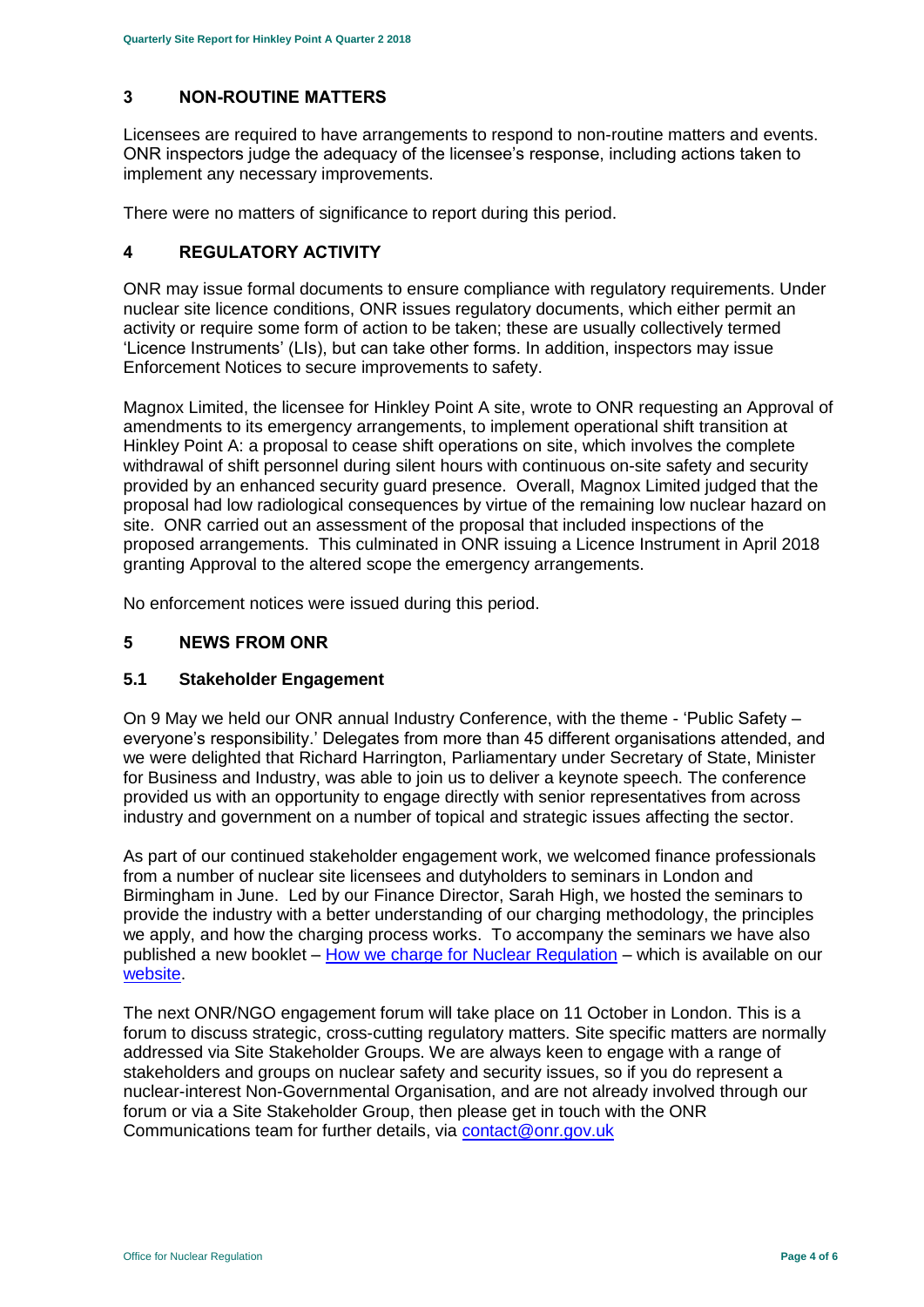## **5.2 Regulatory News**

A delegation from ONR, led by Chief Nuclear Inspector Mark Foy, supported the UK's contribution to the 6th Joint Convention review meeting in Vienna. Bringing together 78 countries from around the world, the Joint Convention on the Safety of Spent Fuel Management and the Safety of Radioactive Waste Management is the world's leading international forum for ensuring society and the environment are protected from hazards arising from spent fuel and radioactive waste. Further details can be found on the [IAEA](https://www.iaea.org/events/sixth-review-meeting-of-the-contracting-parties-to-the-joint-convention-on-the-safety-of-spent-fuel-management-and-on-the-safety-of-radioactive-waste-management-joint-convention)  [website.](https://www.iaea.org/events/sixth-review-meeting-of-the-contracting-parties-to-the-joint-convention-on-the-safety-of-spent-fuel-management-and-on-the-safety-of-radioactive-waste-management-joint-convention)

In August Mark Foy, will host a webinar on the outcome of the UK report to the joint convention. Further details on how to sign up for the webinar will be advertised on our website and social media channels over the coming weeks.

We have notified Sellafield Ltd of our intention to prosecute the company for offences under Section 2 (1) of the Health and Safety at Work etc. Act (1974). The charge relates to an incident on 5 February, 2017, at a facility which handles special nuclear materials, which resulted in personal contamination to a Sellafield Ltd employee. The decision to prosecute follows an ONR investigation into the incident

In May we awarded the contract for delivery of the UK Nuclear Safeguards Information Management and Reporting System (SIMRS) IT system to Axis 12 Ltd. The IT system is necessary for us to establish a domestic safeguards regime after the UK's withdrawal from the Euratom Treaty. The government has now launched the consultation on Nuclear Safeguards Regulation, further details can be found on our [website.](http://news.onr.org.uk/2018/07/government-consults-on-nuclear-safeguards-regulations/)

## **5.3 Corporate News**

In May we published a self-assessment exercise to update on how well our activity currently aligns with the Regulators' Code, which came into effect in April 2014 to provide a framework for how regulators should engage with those they regulate. The full report is available on our [website.](http://www.onr.org.uk/regulators-code.htm)

In June we published our Annual Report and Accounts highlighting the extent of our regulatory activities. During the 17/18 year over 1,000 inspections were carried out across 36 licensed sites and transport dutyholders, ensuring the required standards of safety and security were met to protect the public and workers. The full report is available on our [website.](http://news.onr.org.uk/2018/06/annual-report-and-accounts-published/)

In July we published our second [gender pay report.](http://news.onr.org.uk/2018/07/onr-publishes-second-gender-pay-report/) The organisation-wide results show that ONR has a mean gender pay gap of 35.2%, which is wider than last year, although it is broadly similar to the rest of the UK nuclear industry and anticipated given our workforce profile, and that of the industries from which we have historically recruited. ONR is committed to addressing this issue and continues to focus on improving diversity and inclusion.

Our Chief Executive, Adriènne Kelbie, has agreed a three-year contract extension, taking her term of employment to January 2022.